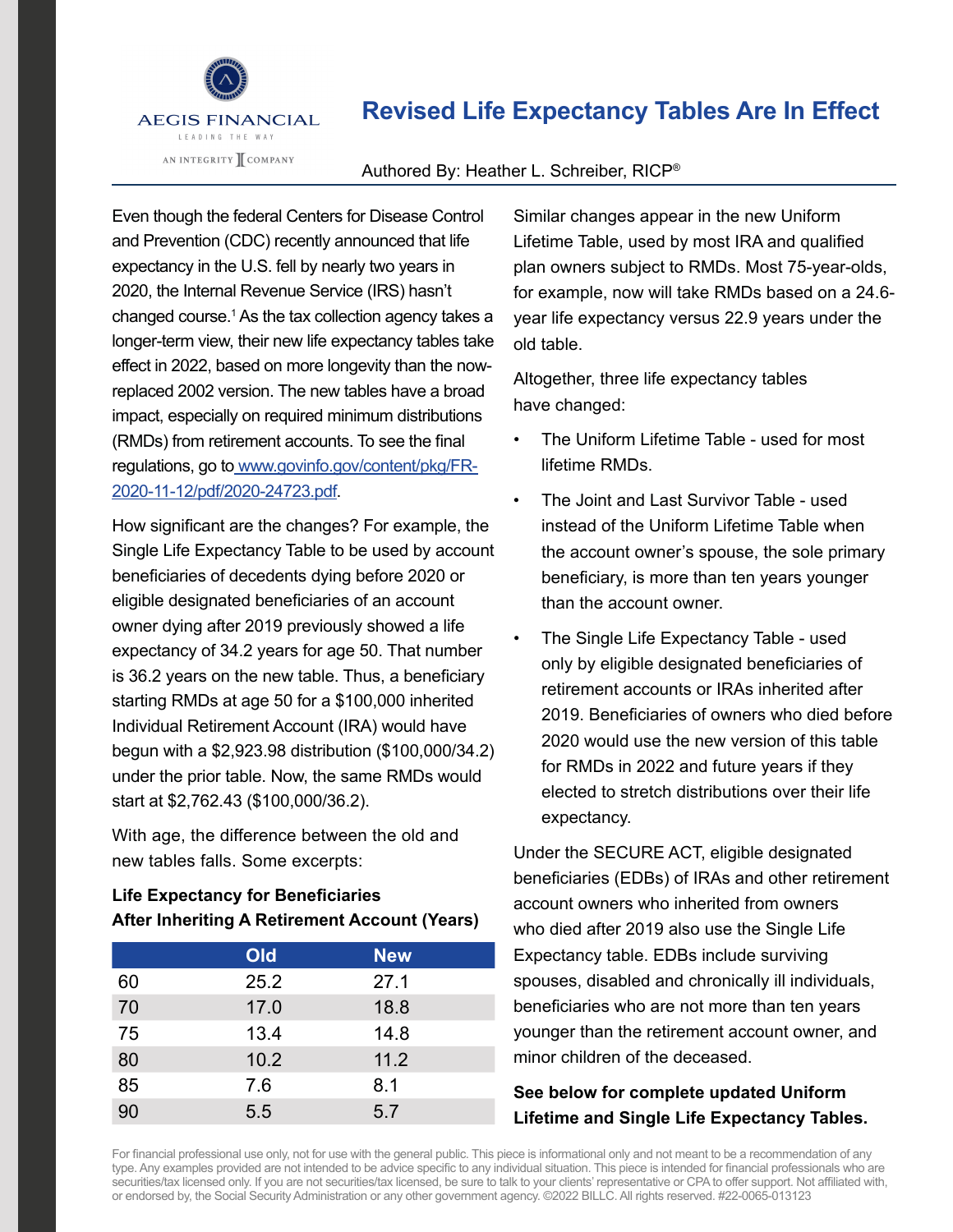Other Non-EDBs of decedents dying after 2019 will have no annual RMDs. But they must deplete the entire inherited account by the end of the tenth year following the year of inheritance. Therefore, these beneficiaries will be unaffected by the revised life expectancy tables.

### **Setting the Tables**

All three revised life expectancy tables show greater life expectancy than the predecessor tables from 2002. Longer life expectancy means lower RMDs each year and more opportunities to reduce taxes paid each year—if the lower RMD is sufficient to meet spending needs.

If someone is just starting RMDs this year as an account owner or an eligible designated beneficiary (EDB), the proper approach to the new tables is simple. Take the year-end 2021 balance and divide it by the life expectancy (determined by their attained age in 2022) shown on the relevant table to find the RMD for 2022. Ensure that at least the RMD amount is withdrawn in 2022 to avoid a 50% penalty on any shortfall.

IRA and retirement account owners will repeat the process each year. However, an EDB will only refer to the new life expectancy table the year after the death of the original account owner. Each subsequent year, the divisor is reduced by one.

For existing RMD recipients transitioning to the new tables this year, the proper procedure can be a bit more tedious, particularly for beneficiaries with inherited accounts. Nevertheless, there is no need to panic about making the right move from an old to a new table.

One reason to remain calm is that IRA custodians and plan administrators are required to calculate account owners' RMDs each year, under the new tables, for 2022 and beyond. RMD numbers will be reported to account owners who owe RMDs, and arrangements will be offered to ensure compliance.

Further, the downside is scant, even if RMDs

are taken under the old tables rather than the new ones. A 50-year-old eligible designated beneficiary who inherits a \$100,000 IRA this year and withdraws \$2,923.98 in 2022, using the 2021 table, rather than the \$2,762.43 required under the new table (see example above) won't be in any danger of an IRS challenge for the excess distribution. The slightly larger distribution will increase the tax payment slightly, but there would be nothing improper about this error.

Few people relish paying more tax than necessary, so deriving the true "minimum" in RMD should be everyone's goal, assuming no need for the extra cash. Account owners and financial professionals alike should make a genuine effort to take advantage of the potential tax relief inherent in the new tables; the following examples can illustrate how to crunch the numbers.

## **Initial RMDs**

Individuals who were subject to their first RMD in 2021 will use the former tables to calculate that RMD, even if they wait until as late as April 1, 2022, to take the distribution.

Suppose Jane turned 72 in December 2021, so her required beginning date (RBD) for RMDs from her IRA is April 1, 2022. She takes the 2021 RMD on March 31, 2022, and Jane will use the old Uniform Lifetime Table for her 2021 RMD. From now on, Jane will take RMDs using the revised version of the table.

# **Ongoing RMDs**

The situation can become trickier if the RMD is for a non-spousal beneficiary of an account inherited before 2020. Post-2021 RMDs must be recalculated using the 2022 tables as if they were in effect the year after the original owner's death.

For example, suppose Frank died in 2017, and his brother Joe was the sole beneficiary of his IRA. In 2018, the year of Joe's first RMD, Joe was 68.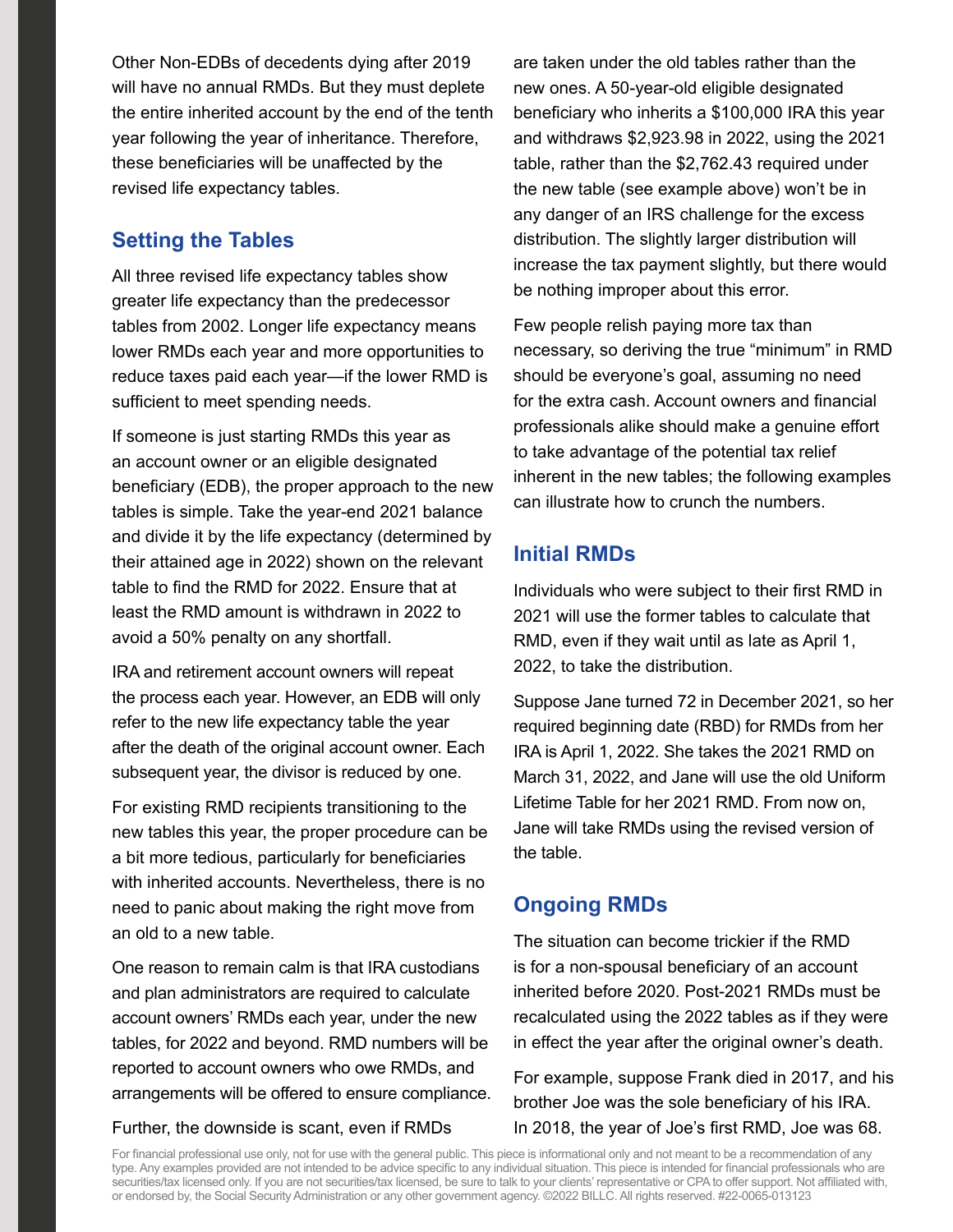Using the prior single life expectancy table, the divisor based on Joe's age in 2018 was 18.6. That can be found in Appendix B of IRS Publication 590-B at https://www.irs.gov/publications/ p590b#en\_US\_2020\_publink1000231217. Each year thereafter, the divisor would have been reduced by one. Therefore, under the pre-2022 rules, the divisor for the 2022 RMD would have been 14.6: the 2018 divisor of 18.6, reduced by one, four times.

Under the newly revised Single Life Expectancy Table, the divisor for a 68-year-old is 20.4. Therefore, the adjusted divisor for calculating Joe's RMD for 2022, using the 2021 year-end value, would be 16.4: 20.4, reduced by one, four times. The divisor would fall to 15.4 for 2023, 14.4 for 2024, and so on.

Note that an EDB of an account inherited after 2019 also must perform the exercise executed by Joe here: go back to the age of the beneficiary in the year after the account owner's death, then reduce the updated life expectancy factor by one for each subsequent year.

### **Making Certain**

Even though IRA custodians and plan administrators are required to adopt the new life expectancy tables for calculating post-2021 RMDs, financial professionals should doublecheck the calculations to ensure that clients' RMDs are appropriately calculated under the revised tables.

Glitches can occur, especially if account owners and beneficiaries have set up automatic payments of RMDs. Helping your clients navigate the new calculation of RMDs is another way you can provide ongoing value to your relationships.

### For your reference:

#### **Uniform Lifetime Table**

Used for lifetime RMDs only. If the spouse is the sole primary beneficiary and is more than ten years younger than the IRA or qualified plan owner, use the joint life expectancy table found at www.govinfo.gov/content/pkg/FR-2020-11-12/ pdf/2020-24723.pdf).

| <b>Age of IRA Owner</b><br>or Plan Participant | <b>Life Expectancy</b><br>(in years) |  |  |
|------------------------------------------------|--------------------------------------|--|--|
| 72                                             | 27.4                                 |  |  |
| 73                                             | 26.5                                 |  |  |
| 74                                             | 25.5                                 |  |  |
| 75                                             | 24.6                                 |  |  |
| 76                                             | 23.7                                 |  |  |
| 77                                             | 22.9                                 |  |  |
| 78                                             | 22.0                                 |  |  |
| 79                                             | 21.1                                 |  |  |
| 80                                             | 20.2                                 |  |  |
| 81                                             | 19.4                                 |  |  |
| 82                                             | 18.5                                 |  |  |
| 83                                             | 17.7                                 |  |  |
| 84                                             | 16.8                                 |  |  |
| 85                                             | 16.0                                 |  |  |
| 86                                             | 15.2                                 |  |  |
| 87                                             | 14.4                                 |  |  |
| 88                                             | 13.7                                 |  |  |
| 89                                             | 12.9                                 |  |  |
| 90                                             | 12.2                                 |  |  |
| 91                                             | 11.5                                 |  |  |
| 92                                             | 10.8                                 |  |  |
| 93                                             | 10.1                                 |  |  |
| 94                                             | 9.5                                  |  |  |
| 95                                             | 8.9                                  |  |  |
| 96                                             | 8.4                                  |  |  |
| 97                                             | 7.8                                  |  |  |
| 98                                             | 7.3                                  |  |  |
| 99                                             | 6.8                                  |  |  |
| 100                                            | 6.4                                  |  |  |
| 101                                            | 6.0                                  |  |  |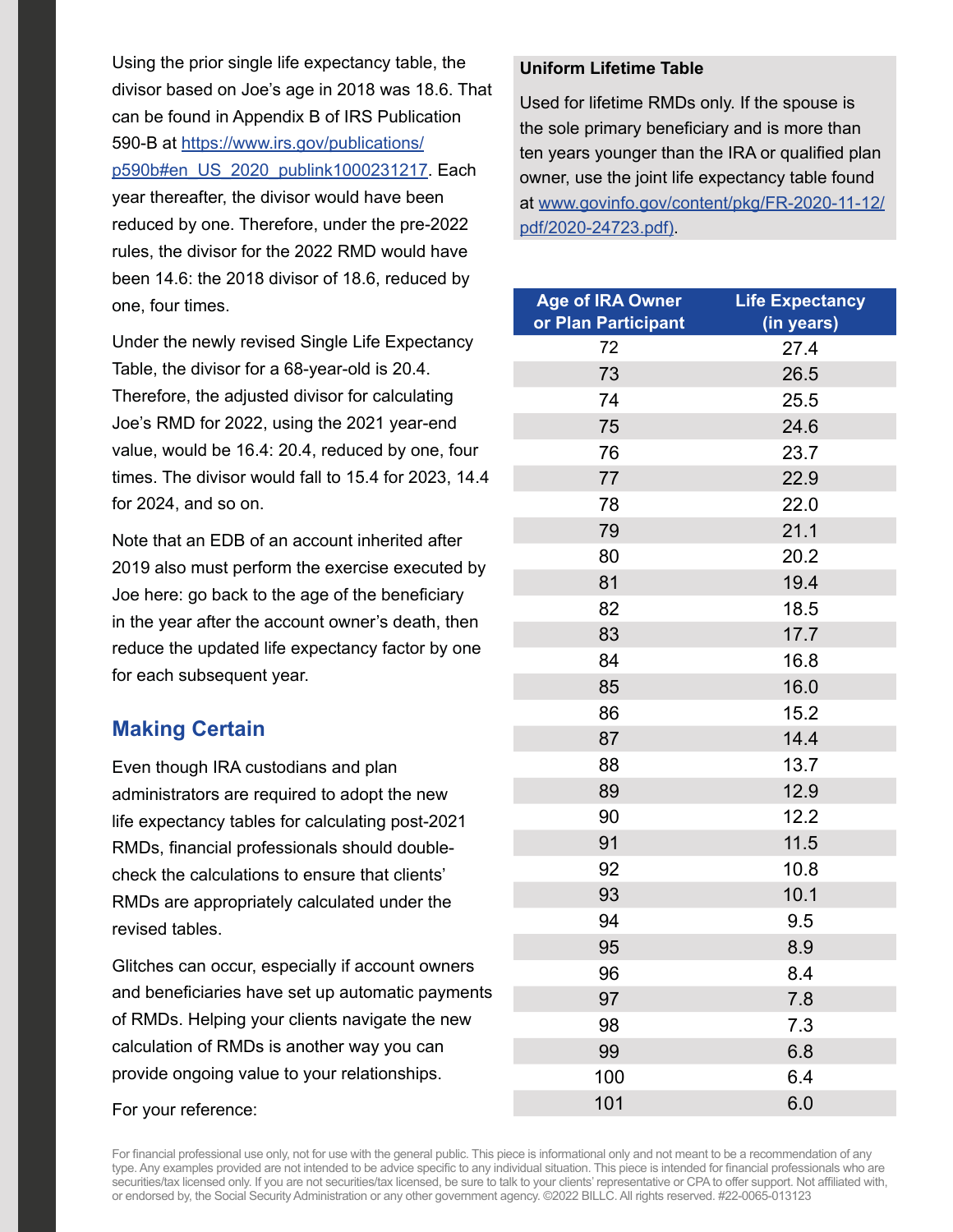| <b>Age of IRA Owner</b><br>or Plan Participant | <b>Life Expectancy</b><br>(in years) |
|------------------------------------------------|--------------------------------------|
| 102                                            | 5.6                                  |
| 103                                            | 5.2                                  |
| 104                                            | 4.9                                  |
| 105                                            | 4.6                                  |
| 106                                            | 4.3                                  |
| 107                                            | 4.1                                  |
| 108                                            | 3.9                                  |
| 110                                            | 3.5                                  |
| 111                                            | 3.4                                  |
| 112                                            | 3.3                                  |
| 113                                            | 3.1                                  |
| 114                                            | 3.0                                  |
| 115                                            | 2.9                                  |
| 116                                            | 2.8                                  |
| 117                                            | 2.7                                  |
| 118                                            | 2.5                                  |
| 119                                            | 2.3                                  |
| $120+$                                         | 2.0                                  |

### **Single Life Expectancy Table**

Used to calculate post-death distributions to nonspousal beneficiaries of owners who died before 2020 or EDBs of owners who died in 2020 or later. Determine the life expectancy using the beneficiary's age in the year following the IRA (or qualified plan) owner's death. Subtract one for each year thereafter.

# **Sources:**

#### 1 https://www.cdc.gov/nchs/pressroom/nchs\_press\_releases/2021/202107.htm